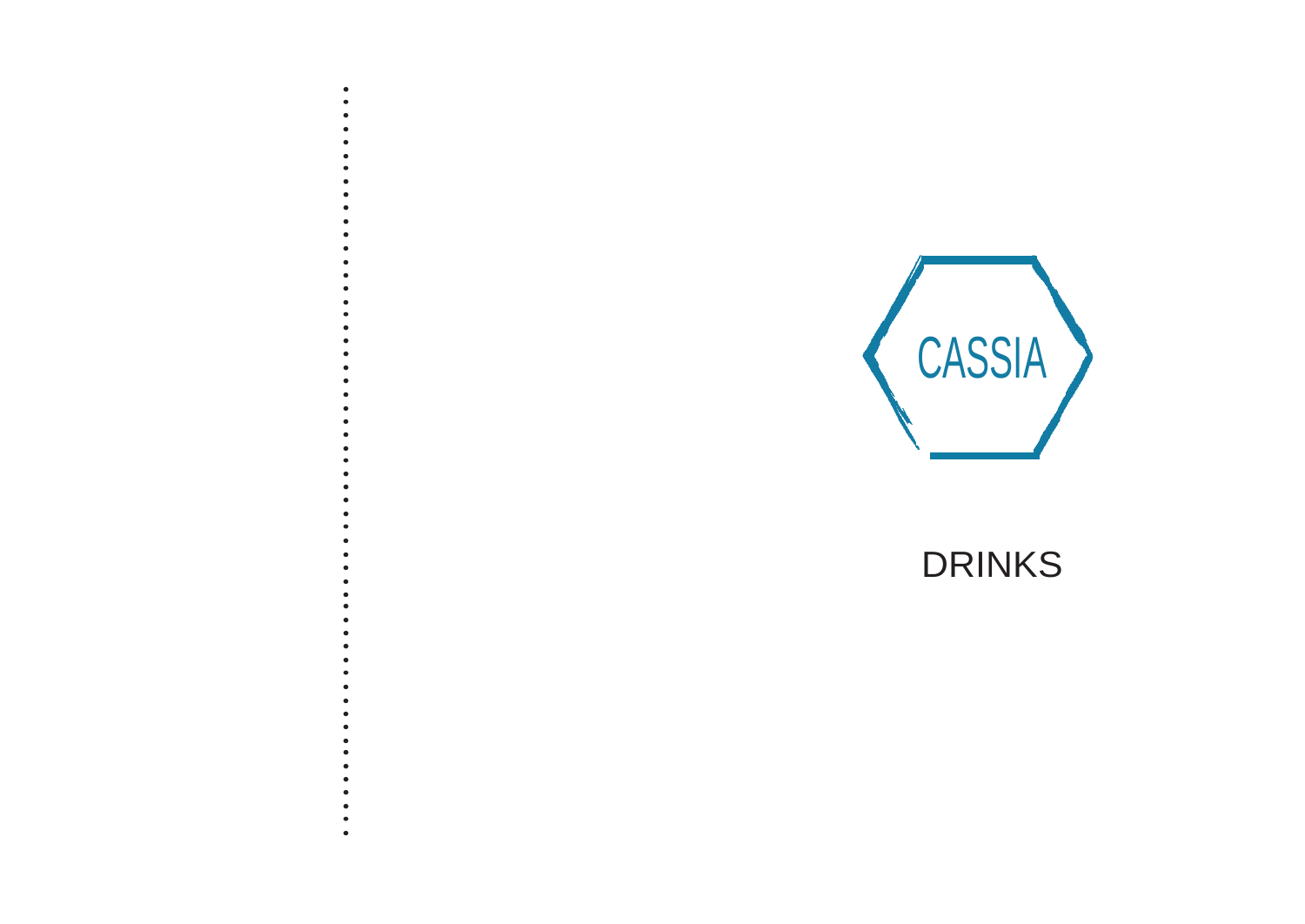| <b>COCKTAILS</b>                                                                      |    |
|---------------------------------------------------------------------------------------|----|
| <b>Aam Panna</b><br>Vodka, house-made green mango chutney, lime, jaggery, spices      | 23 |
| <b>Green Lantern</b><br>Gin, house-made pistachio orgeat, lemon, egg white            | 24 |
| <b>Xalapa Highball</b><br>Tequila, jalapeños, lime, papaya, agave                     | 23 |
| Vellari Sour<br>White rum, elderflower, cucumber, green pea, prosecco                 | 23 |
| Zahidi Old Fashioned<br>Bourbon, dates, cardamom                                      | 24 |
| <b>Almendra Sour</b><br>Brown-butter scotch whisky, amaretto, sugar, lemon, egg white | 23 |
| <b>Subcontinental Negroni</b><br>Curry leaf gin, Campari, vermouth                    | 24 |
| <b>Lady Grey</b><br>Spiced rum, sherry, olive brine                                   | 24 |

 $\mathcal{L}_{\text{max}}$  and  $\mathcal{L}_{\text{max}}$  . The  $\mathcal{L}_{\text{max}}$  $\mathbb T$ 

ш

ш

 $\mathbf{L}^{\mathrm{max}}$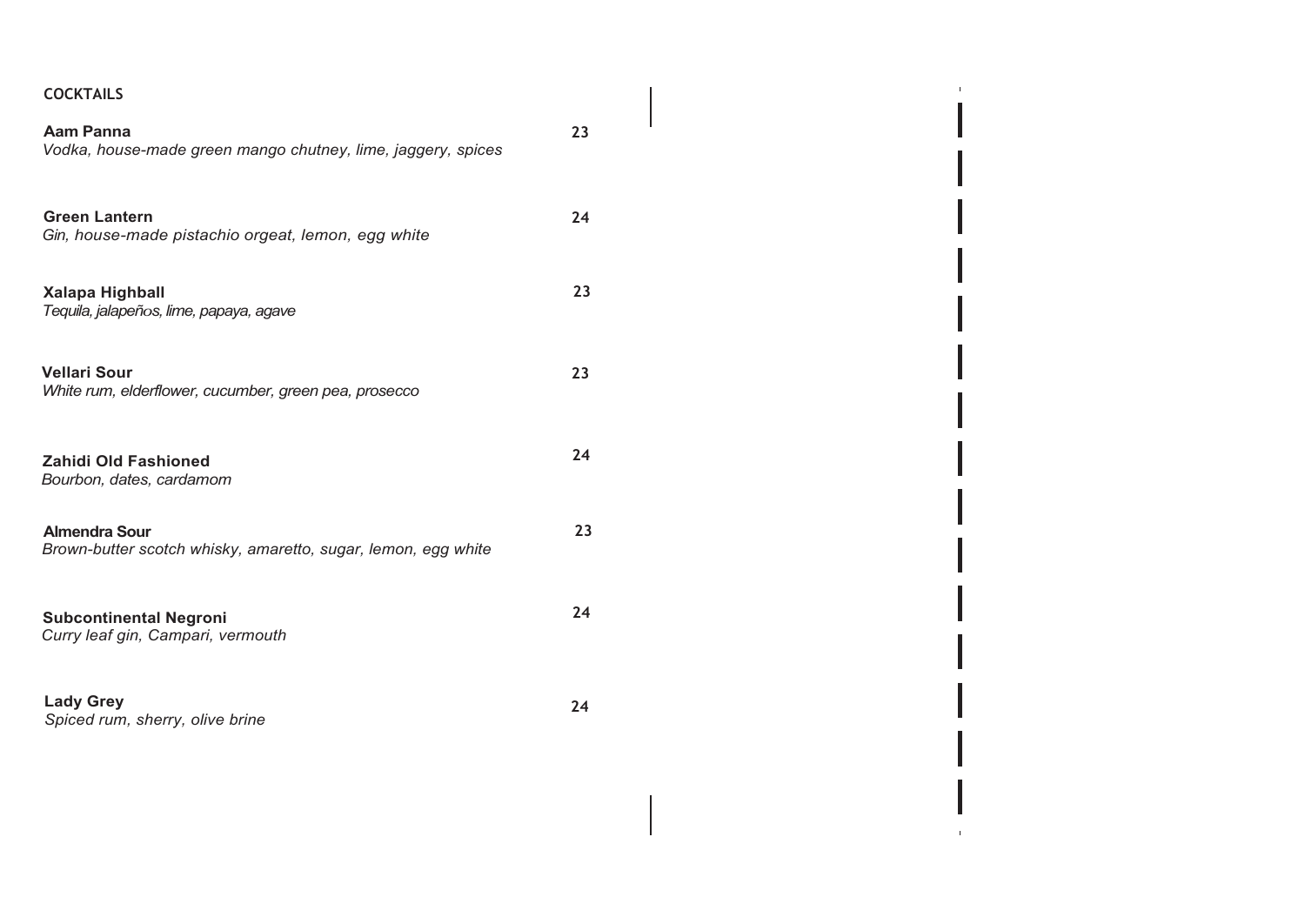## **GIN & TONIC**

 $\mathbf{H}^{\mathrm{eff}}$ 

 $\mathbf{1}^{\top}$ 

| <b>Elephant Gin, Hamburg, Germany</b><br>Fever Tree tonic & apple<br>Floral notes of apple and pimento berry                                            | 22 |
|---------------------------------------------------------------------------------------------------------------------------------------------------------|----|
| Hendrick's, Orbium, Girvan, Scotland<br>East Imperial Burma & thyme<br>Aromatic notes of blue lotus and quinine                                         | 24 |
| Little Biddy, Reefton, New Zealand<br>East Imperial Old World tonic & mandarin<br>Delicate notes of horopito, totara, and rimu                          | 24 |
| <b>Tobermory Hebridean, Isle of Mull, Scotland</b><br>Fever Tree Mediterranean & fresh orange<br>Spiced tropical notes with juniper and lemon           | 22 |
| Four Pillars Spice Trade, Yarra Valley, Australia<br>Quina Fina tonic & Peach (Contains Nuts) *<br>Crisp, vibrant orange peel with warm spices          | 24 |
| <b>Tanqueray Ten, London, England</b><br>East Imperial Grapefruit tonic & fresh grapefruit<br>Full-bodied with grapefruit peel and a touch of sweetness | 23 |
| Albertine, Hastings, New Zealand<br>Fever Tree Elderflower & Lemongrass<br>Floral and clean with lavender and orange                                    | 23 |
| <b>Blind Tiger Organic, Renmark, Australia</b><br>East Imperial Old World & fresh grapefruit<br>An exotic blend of juniper, coriander, and angelica     | 22 |
| Ableforth's Bathtub, London, England<br>East Imperial Yuzu & candied orange<br>Powerful and perfumed with essence of orange and spices                  | 22 |
| <b>Cassia G&amp;T of the week</b><br>Ask your waiter for more details                                                                                   | 23 |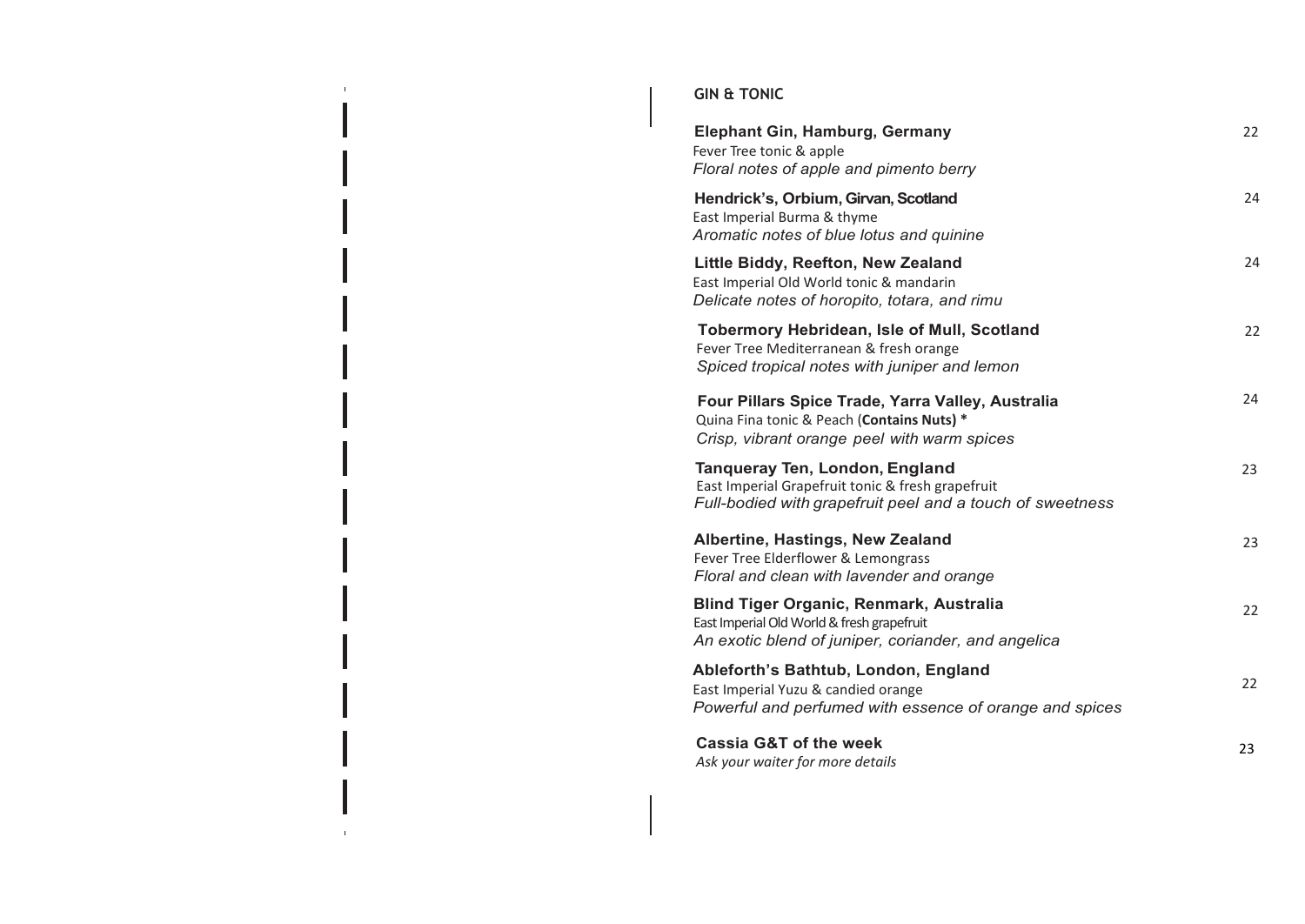| <b>BEER &amp; CIDER</b>                                                                                               | all 330ml |
|-----------------------------------------------------------------------------------------------------------------------|-----------|
| Estrella Damm (Tap), Barcelona, Spain (4.6%)<br>Dark malts with toasted flavors and creamy hops                       | 12        |
| Beer of the month (Tap)<br>Please ask your waiter for more details                                                    | 12        |
| Sawmill Hazy East Coast IPA, Matakana, NZ (5.9%)<br>Super juicy and tropical punchy flavors                           | 13        |
| Kingfisher, Bangalore, INDIA (5.0%)<br>Crisp and light lager                                                          | 12        |
| Garage Project Hapi Daze, Wellington, NZ (4.6%)<br>Pacific-style pale ale with Nelson hops                            | 14        |
| <b>Something Hoppy IPA, Napier NZ (5.9%)</b><br>Fruity, hoppy Indian pale ale                                         | 12        |
| Aro Noir, Wellington, NZ (6.0%)<br>Full-bodied oatmeal stout aged in pinot noir barrels                               | 13        |
| Renaissance Empathy, Nelson, NZ (2.4%)<br>Light beer with specialty malts and tropical flavors                        | 11        |
| <b>Zero Alcohol Beer</b><br>Please ask your waiter for more details                                                   | 11        |
| Garage Project Dirty Water, Wellington, NZ (4.5%) GF<br>New world seltzer (please ask your waiter for today's flavor) | 12        |
| Hallertau Cider, Auckland, NZ (5.1%)<br>Crisp, refreshing cider from Granny Smith apples                              | 11        |

 $\mathbf{L}$ 

 $\pm$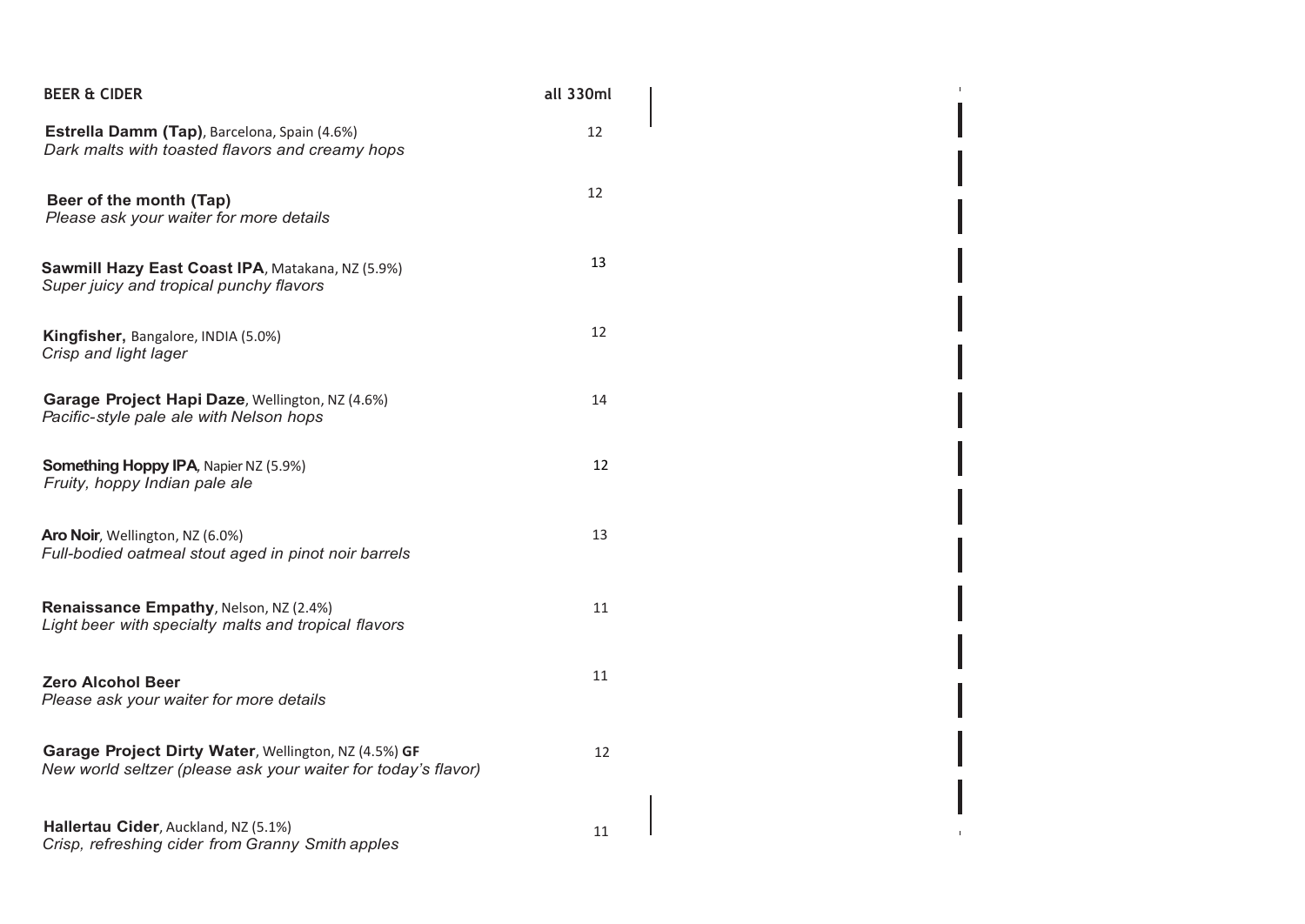#### **NON-ALCOHOLIC COCKTAILS 15**

**Kokum Fizz** *Seedlip, house-made kokum shrub, lime, mint*

**Tropical Fizz** *Blood orange, mango, passionfruit lemon, egg white*

**Jamfal Highball** *Seedlip, spiced guava, lemon, mint*

**Bitter Ananas** *Seedlip, house-made spiced pineapple, fresh grapefruit, lemon*

### **LOW-ALCOHOL COCKTAILS 16**

**Nagpur Cup** *Seedlip Grove, Aperol, orange, lemon*

**Mango Sour** *Seedlip Spice, elderflower liqueur, mango, lemon, whites*

**Monsoon Cooler** *Seedlip Garden, Domaine de Canton, cucumber, lime*

| <b>SOFT DRINKS</b> |  |  |
|--------------------|--|--|
|--------------------|--|--|

Coke, Coke No Sugar, Lemmy Lemonade, Gingerella

# **JUICE<sup>8</sup>**

Orange, Apple, Pineapple, Cranberry, Tomato

### **TEA 7**

Earl Grey, English Breakfast, Mountain Cloud Green, Berry Cassis, Elixir Chocolate Chai, Peppermint, Chamomile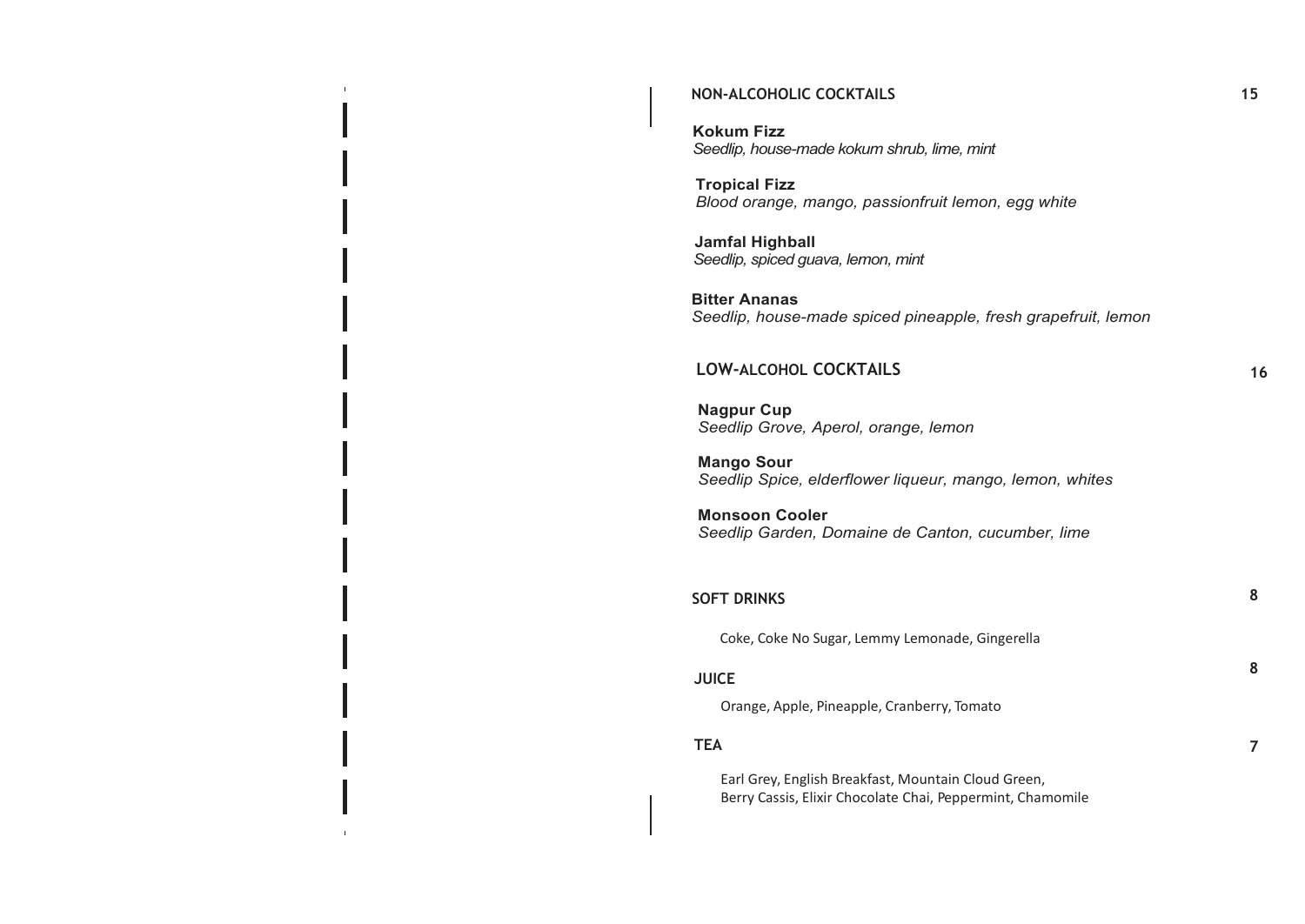| <b>CHAMPAGNE</b>                                                                                                                                                                                                                                                                                                                                                                                                                                         | glass / bottle             |                                                      |
|----------------------------------------------------------------------------------------------------------------------------------------------------------------------------------------------------------------------------------------------------------------------------------------------------------------------------------------------------------------------------------------------------------------------------------------------------------|----------------------------|------------------------------------------------------|
| Louis Roederer, Collection 242<br>NV.<br>H. Lanvin & Fils, Brut<br>NV<br><b>NV</b><br>Bollinger, Special Cuvée<br>Louis Roederer, Blanc de Blancs<br>2013<br>Louis Roederer, Vintage Rosé<br>2011<br>Billecart-Salmon, Vintage<br>2009<br>2012<br>Louis Roederer, Cristal Brut<br>Taittinger Comte, Blanc de Blancs<br>2008                                                                                                                              | 26                         | 155<br>110<br>165<br>260<br>280<br>450<br>550<br>550 |
| <b>SPARKLING WINE</b>                                                                                                                                                                                                                                                                                                                                                                                                                                    |                            |                                                      |
| <b>NV</b><br>Ca' Di Rajo, Prosecco, Treviso, IT<br>2011 Johanneshof Emmi, Methode Traditionelle, Marlborough, NZ<br>2017 Huia, Blanc De Blancs, Marlborough, NZ                                                                                                                                                                                                                                                                                          | 17<br>22                   | 85<br>110<br>110                                     |
| <b>RIESLING</b>                                                                                                                                                                                                                                                                                                                                                                                                                                          |                            |                                                      |
| 2019 Misha's Limelight, Central Otago, NZ<br>2019 Frankland Estate, Frankland River, AUS<br>2020 Kerpen, Handpicked Riesling, Mosel, GER<br>2010 Pegasus Bay Aged Release, North Canterbury, NZ                                                                                                                                                                                                                                                          | 17<br>19                   | 85<br>95<br>80<br>150                                |
| <b>PINOT GRIS</b>                                                                                                                                                                                                                                                                                                                                                                                                                                        |                            |                                                      |
| 2019 Bedin Onorevole DOC, Treviso, IT<br>2020 Kumeu River, Kumeu, NZ<br>2019 Gustave Lorentz Réserve, Alsace, FR<br>2020 The Landing Boathouse, Bay of Islands, NZ                                                                                                                                                                                                                                                                                       | 17<br>18                   | 85<br>90<br>80<br>95                                 |
| <b>BLENDED AROMATICS &amp; OTHER</b>                                                                                                                                                                                                                                                                                                                                                                                                                     |                            |                                                      |
| 2019 Argyros Atlantis White, Assyrtiko, Santorini, GR<br>2020 Pazo Cilleiro, Albariño, Rías Baixas, SP<br>2019 Elephant Hill, Sea, Viognier, Hawke's Bay, NZ<br>2020 Lawson's Dry Hills, The Pioneer, Gewürztraminer, Marlborough, NZ<br>2019 Raats, Old Vine, Chenin Blanc, Stellenbosch, SA<br>2016 Mountford Estate, Hommage, Waipara, NZ<br>2016 Savage, White Blend, Western Cape, SA<br>2020 Neudorf, Rosie's Block, Moutere, Albariño, Nelson, NZ | 17<br>18<br>19<br>19<br>19 | 85<br>90<br>95<br>95<br>95<br>95<br>120<br>140       |
| 2020 Gerin, La Loye, Condrieu Verchery, Viognier, FR<br>1990 Brédif, Grand Année, Vouvray, Chenin Blanc, FR                                                                                                                                                                                                                                                                                                                                              |                            | 280<br>380                                           |

 $\mathcal{L}^{\text{max}}_{\text{max}}$  and  $\mathcal{L}^{\text{max}}_{\text{max}}$ 

U.

 $\mathcal{L}^{\text{max}}_{\text{max}}$  and  $\mathcal{L}^{\text{max}}_{\text{max}}$  . The set of  $\mathcal{L}^{\text{max}}_{\text{max}}$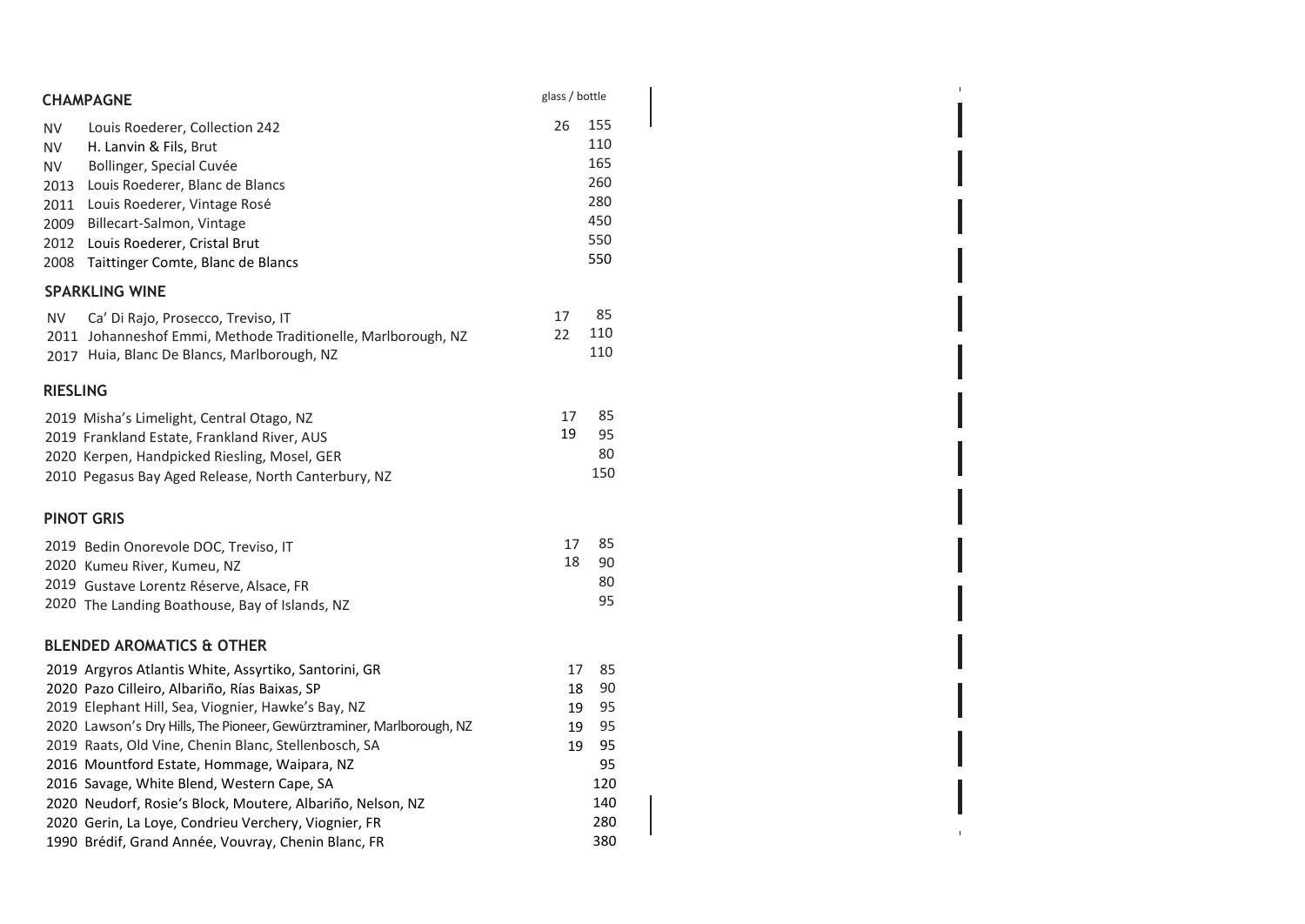glass / bottle

### **SAUVIGNON BLANC**

 $\mathbf{H}^{\mathrm{eff}}$ 

 $\mathbf{L}$ 

| 2018 Blank Canvas, Abstract, Marlborough, NZ    |    | 85  |
|-------------------------------------------------|----|-----|
|                                                 | 18 | 90  |
| 2019 Gérard Fiou, Sancerre, FR                  |    | 90  |
| 2021 Framingham, Marlborough, NZ                |    | 150 |
| 2012 Man O' War, Gravestone, Waiheke Island, NZ |    |     |

### **CHARDONNAY**

| 2020 Kumeu River, Rays Road, Hawkes Bay, NZ                 | 18 | 90  |
|-------------------------------------------------------------|----|-----|
| 2018 Matthiasson, Napa Valley, USA                          | 22 | 110 |
| 2019 Joseph Drouhin-Vaudon, Chablis, Burgundy, FR           | 23 | 115 |
| 2018 Odyssey, Hera, Gisborne, NZ                            | 26 | 130 |
| 2018 Greywacke, Marlborough, NZ                             |    | 95  |
| 2020 Louis Jadot, Mâcon-Villages, Burgundy, FR              |    | 160 |
| 2019 Neudorf, Rosie's Block, Moutere, Nelson, NZ            |    | 190 |
| 2010 Man O' War, Valhalla, Waiheke Island, NZ               |    | 195 |
| 2019 Joseph Drouhin, Puligny-Montrachet, Burgundy, FR       |    | 320 |
| 2019 Craggy Range, Les Beaux Cailloux, Gimblett Gravels, NZ |    | 340 |

### **ROSE**

|                   | 2020 Aix, Provence, FR<br>2021 Ata Rangi, Martinborough, NZ | 16<br>17       | 80<br>85 |
|-------------------|-------------------------------------------------------------|----------------|----------|
| <b>PINOT NOIR</b> |                                                             | glass / bottle |          |
|                   | 2020 Big Sky, Te Muna Road, Martinborough, NZ               | 19             | 95       |
|                   | 2020 Maude, Central Otago, NZ                               | 20             | 100      |
|                   | 2020 Elodie Roy, Hautes Côtes De Beaune, Burgundy, FR       | 20             | 100      |
|                   | 2016 Surveyor Thomson, Central Otago, NZ                    |                | 100      |
|                   | 2012 Greywacke, Marlborough, NZ                             |                | 125      |
|                   | 2016 Hans Herzog, Marlborough, NZ                           |                | 140      |
|                   | 2019 Joseph Drouhin, Pommard, Burgundy, FR                  |                | 280      |
|                   | 2010 Pegasus Bay, Aged Reserve, North Canterbury, NZ        |                | 290      |
|                   | 2008 Misha's, Verismo, Central Otago, NZ                    |                | 310      |
|                   | 2018 Craggy Range, Aroha, Te Muna, Martinborough, NZ        |                | 320      |
|                   |                                                             |                |          |